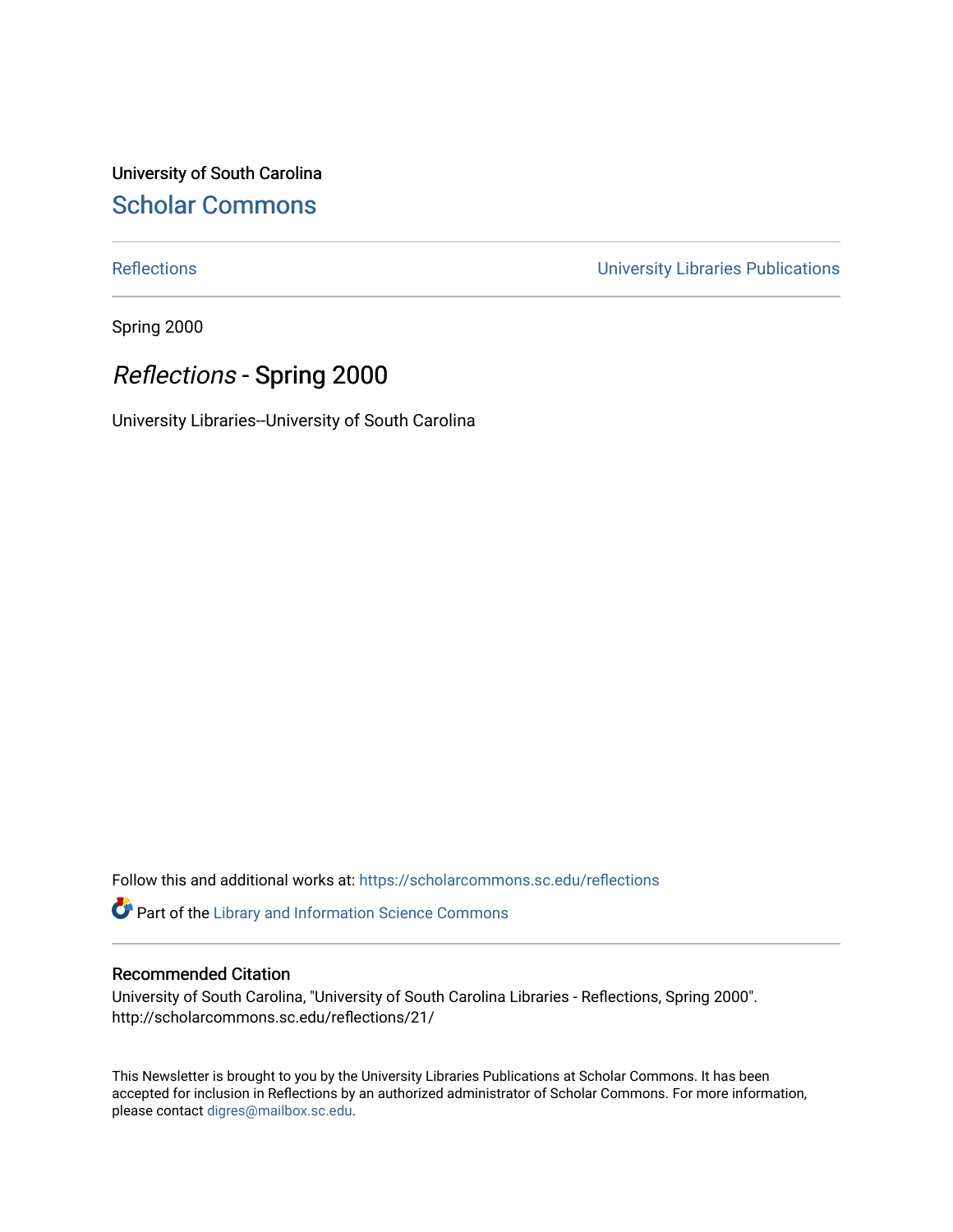DIVISION OF

LIBRARIES AND

INFORMATION

**SYSTEMS** 

# REFLECTIONS REFLECTIONS

**University of South Carolina, Columbia, S.C. Spring 2000**

**Valuable Research Materials Are Located in Thomas Cooper Library's Government Information, Microform, and Newspaper Collections** 

The Government Information, Microform, and Newspaper Collections in Thomas Cooper Library offer patrons a treasure trove of both general information and research materials. Access to information about the collections may be found on the Internet at http://www.sc.edu/library/pubserv/govdocs3.html or by visiting the collections on level 5 of the library.

#### **Federal Resources**

Thomas Cooper Library serves as a Federal Depository Library for the Second Congressional District of the State of South Carolina. The mission of the Federal Depository Library Program is to provide free public access to government information to the citizens of the United States. The collection in Thomas Cooper Library exists to serve the students, faculty, and staff of the University as well as the general public. In addition, the library serves, in conjunction with Clemson University, as South Carolina's Regional Depository Library.

USC became a Federal Depository Library in 1884 and has shared the designation of Regional Depository Library with Clemson University since 1986. Shared regional libraries split the collection functions between the two libraries and both serve the selective depositories in the state based on the strengths and resources available.

As a federal depository library, the library receives over 25,000 items per



*Documents staff, left to right, Bill Sudduth, Debbie Yerkes, Karen Roach, Crystal Williamson, and Les Duncan*

year. Since the late 1980s, the depository library program has progressively migrated to electronic formats such as CD-ROM and the Internet. At the fall 1999 Depository Library Council Meeting, the Government Printing Office (GPO) announced that 44 per cent of its information is now distributed in electronic format via the Internet. During the past decade, traditional documents have given way to information access and traditional finding aids and documents are migrating to the electronic formats. Two key resources are GPO Access, which provides full-text searching to congressional publications

and regulatory information such as the Federal Register and the Code of Federal Regulations and GPO's Browse Electronic Titles Collection, which provides access to Internet resources cataloged by GPO. GPO and depository libraries are committed to providing access to both traditional and Internet resources. GPO has cataloged and provided unbroken access to nearly 4,000 titles since 1998.

#### **International Resources**

Thomas Cooper Library is a depository for the official publications produced by

*continued on page 2*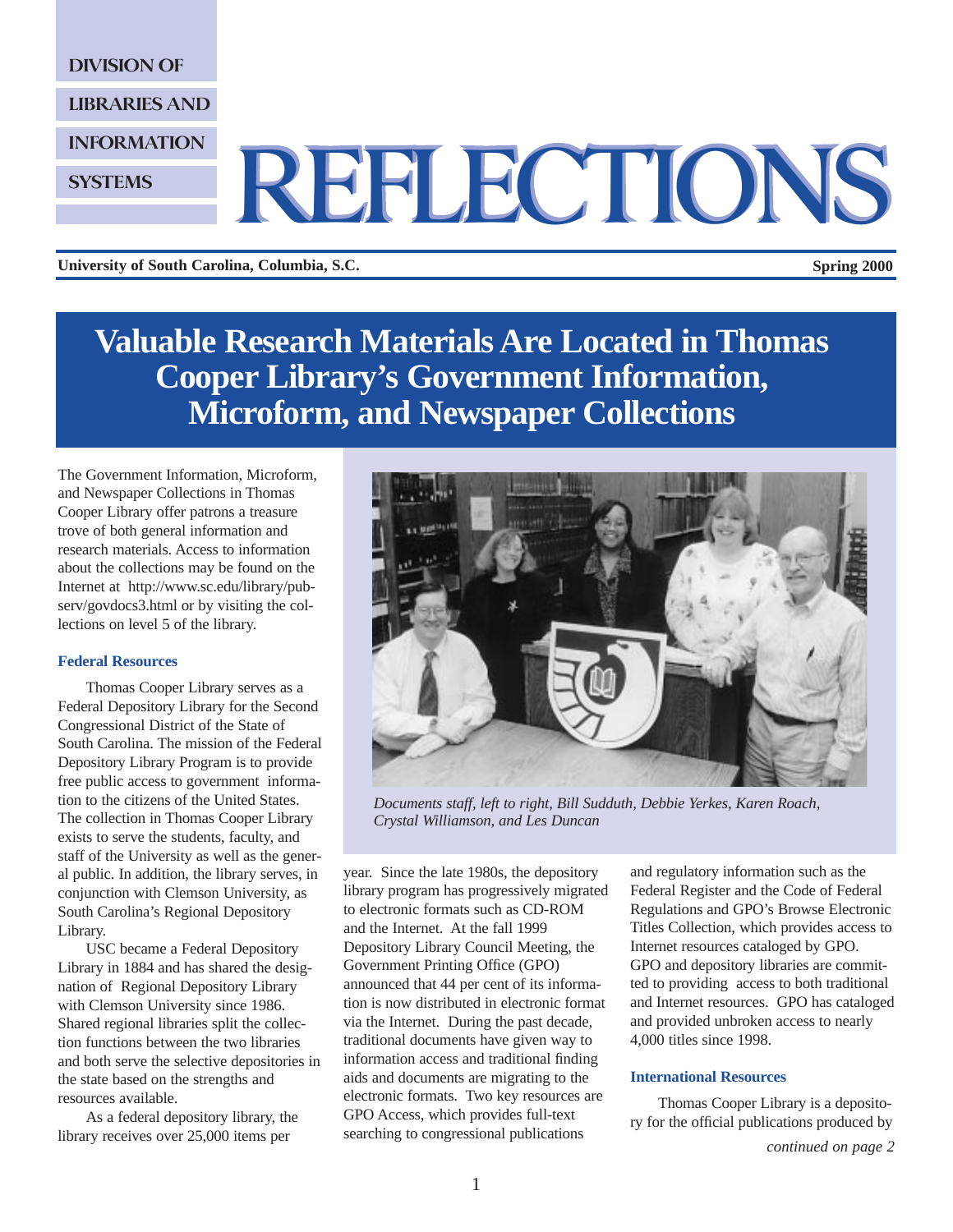### **Bill Sudduth, Head of Government** RESEARCH *continued from page 1* **Information, Microform, and Newspaper Collections**

Bill Sudduth arrived at Thomas Cooper Library in the fall of 1999 to manage the Government Information, Microform, and Newspaper Collections after the retirement of long-time head, Les Duncan. Before coming to USC, Sudduth served as Reference Librarian/Coordinator of Government Information at the University of Richmond for nine years and as **Technical** Services/Documents Librarian at Williams College for nearly five



*Bill Sudduth*

years. He earned a Master of Science in Library Science degree from the University of North Carolina-Chapel Hill in 1985 and served as an intern at the Environmental Research Center Library in the Research Triangle Park.

Sudduth is an active member of the American Library Association's Government Documents Roundtable (GODORT). He currently serves on the GODORT Steering Committee and is chair of its Bylaws and Organization Committee.

## **University Libraries Establish Ex Libris Society**

The Ex Libris Society has recently been established by the University libraries to recognize persons who donate \$1,000 or more annually to support the libraries' endowments. Endowment funds insure the libraries' long term success by providing interest income to support the collections through acquisitions, preservation, programming, publications, and graduate fellowships. The annual contributions of Ex Libris Society members will greatly enhance existing resources as well as enable the libraries to establish new accounts and meet the ongoing needs of the libraries.

Donors who contribute \$1,000 or more this fiscal year will be included as charter members of the society. Proper recognition will be given to all donors and they will have special opportunities to learn more about the libraries' holdings and programs. For more information, please contact Carroll Peters in the libraries Office of Development at 803-777-5564.

the European Union (EU) formerly known as the European Communities. EU member nations cooperate in many areas such as economics, foreign policy, education, and law enforcement.

The library also houses many publications from the United Nations. Some are located in the documents area and many others, specifically those from the United Nations Children's Fund (UNICEF), the Food and Agricultural Organization (FAO), the World Bank, the United Nations Educational, Scientific and Cultural Organization (UNESCO), and the World Health Organization (WHO) are shelved according to subject matter in the general collection and may be found by consulting USCAN.

#### **Microform Collection**

USC's microform collection includes materials in microfilm, microcard, and microfiche together with reader-printer machines which allow access, copying, and downloading of information. A large percentage of the microform collection consists of federal and United Nations documents as well as other sizable collections such as the Parliamentary Papers collection, the Papers of the NAACP, and Early English Books. However, the collection includes materials in all disciplines such as back issues of journals and newspapers, as well as many monographic works.

#### **Newspapers**

Thomas Cooper Library subscribes to a host of American newspapers and many foreign ones. Current copies of *The State* are available at the reserve desk on the main level and back issues are kept on microfilm in the South Caroliniana Library. Some of the other domestic newspapers the library subscribes to include: the *New York Times*, the *Wall Street Journal*, the *Atlanta Constitution*, *USA Today*, the *Washington Post*, the *Charlotte Observer*, the *LA Times*, and the *Christian Science Monitor*.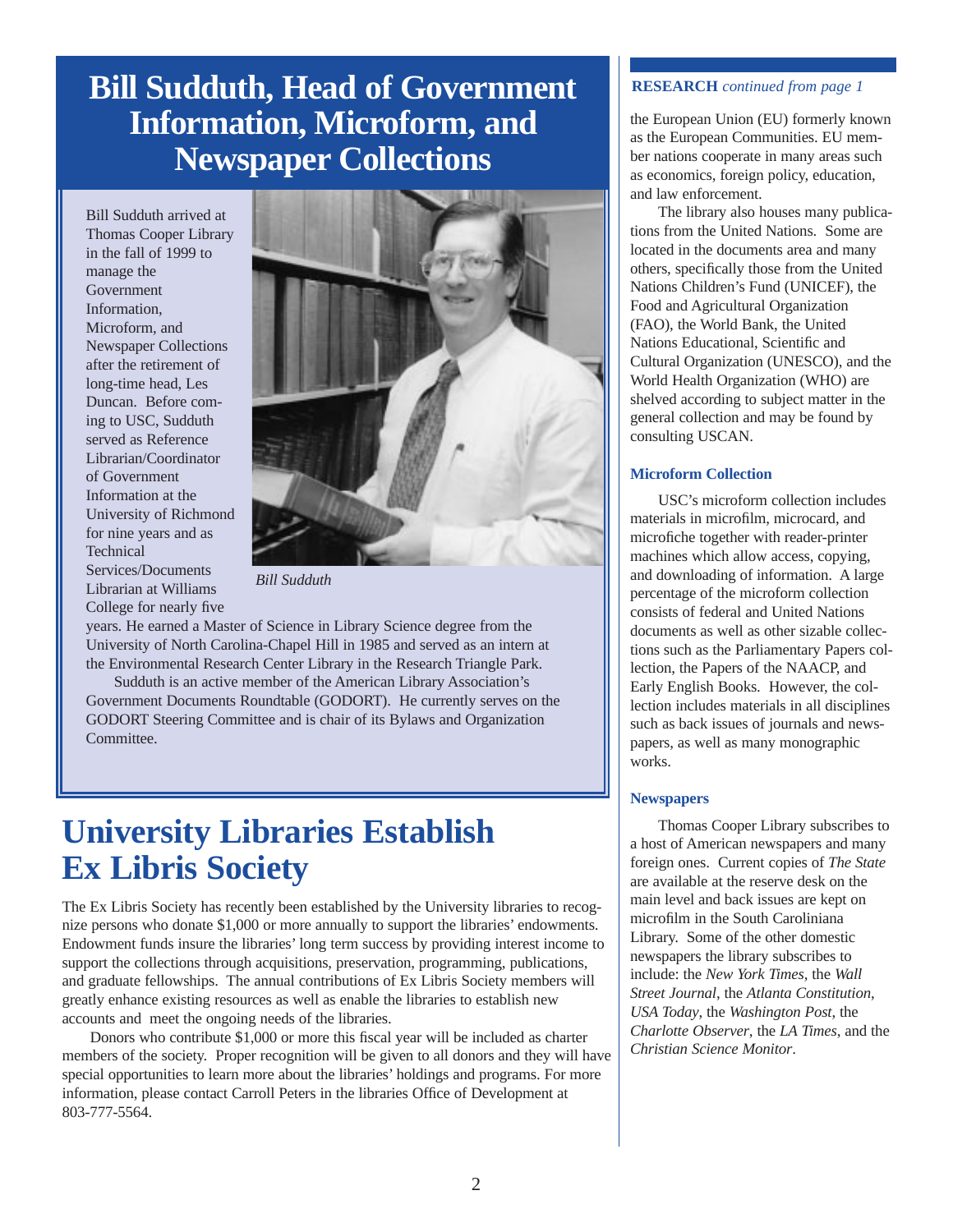## **Y2K: A Cause for Celebration and Thanks**

While the world ushered in the New Year with champagne and millennium festivities, hundreds of dedicated USC staff manned their workstations to assure a smooth transition into the Year 2000. Stan Yarbrough, director of University Information Systems, wishes to express his sincere appreciation for the hard work, long hours, and literally years of advance work Computer Services staff dedicated to assure that Y2K was a non-event at USC. The cooperative efforts of hundreds of University personnel campus-wide in support of the Computer Services Y2K action plan also contributed significantly to the success of this team effort, and are applauded as well. While minor problems may yet surface this semester, Computer Services personnel are on the alert to assure that any glitches are corrected quickly and efficiently.

Following is a brief synopsis of the tremendous Y2K effort mounted by each of the five support units within Computer Services. Careful planning and dedication to task on the part of these groups resulted in Y2K being a cause for celebration rather than disaster recovery at USC.

In the months preceding Y2K, the staff of **Systems and Security** tested and verified all areas of mainframe systemslevel operation and validated operation of network system-level services (such as domain name service, mainframe communications, student network address assignment, and security systems). Staff were also on duty over the New Year's weekend monitoring the security of the campus network, and on standby in case system-level problems should develop.

The staff of **Operations and Services** scheduled and processed, with the coordination of users and programming staff, early runs of the month end accounting, payroll, and other critical production job streams as a safeguard in case of Y2K problems. Staff were also on duty during the Y2K rollover, providing date verification on mainframe systems and monitoring critical systems for any problems.

**IT Training & Support** staff members assisted in evaluating mainframe CMS Internet and communications software for Y2K compliance in the months preceding the event, and upgraded software as necessary. ITTS staff also researched and publicized known problems and fixes in popular microcomputer applications, and maintained and publicized current virus protection patches for University personnel to

avoid the threat of outbreaks timed to coincide with the New Year. Training classrooms were upgraded and training systems rewritten to avoid Y2K compliance issues. Staff also publicized the Computer Services Y2K operations and support schedule, and were on duty January 1 and 2 to test in-house systems and provide customer support.

In months prior to Y2K, **Communications** staff deployed the software BindView on department networks administered by Computer Services, and assisted other departments interested in using this Y2K tool. This software was used to evaluate the compliance of file servers and Windows workstations on the University network. Reports generated by this software were used by Computer Services and department network managers to identify non-compliant systems and set a course of action for upgrades or replacements. In preceding months, Communications Wide Area Network (WAN) staff also reviewed and replaced critical backbone components at each regional campus that would have been compromised by the Y2K rollover. Over the New Year's weekend, communications

*continued on page 4*

## **Libraries Receive Endowment for Reference and Information Resources**

The USC Columbia libraries have received a major donation of \$1.1 which will be used to establish the Chamberlain Endowment for Reference and Information Resources. The donation is from the estate of Dr. Robert Chamberlain, a long-time supporter of the libraries.

The Chamberlain Endowment will support the general academic mission of the libraries and will be defined to adapt to long-term needs. Initially, proceeds will be used to acquire electronic reference resources which can benefit all academic areas such as Applied Sciences and

Technology Abstracts, Britannica Online (Encyclopedia), Lexis-Nexis Academic Universe, Reader's Guide Abstracts, and Web of Science which includes citation indexes for arts and humanities, sciences, and social sciences. This fund will meet a critical need in supporting the libraries' efforts to provide increased electronic resources in order to better meet students' needs.

During the 1970s Chamberlain visited Thomas Cooper Library frequently and developed a strong working relationship with its director, Kenneth E. Toombs. Over

the years he gave the library an extensive collection of rare books in the area of military history with emphasis on Civil War history. He also presented the library with a large collection of military medals, mostly from the 19th century. The medals represent the American Civil War (both United States and Confederate States), Imperial Russia (including the campaign for the Crimea), Imperial Japan, campaigns of the Italian Risorgimento (1848- 1870), and the British Empire (campaigns in India and Latin America.)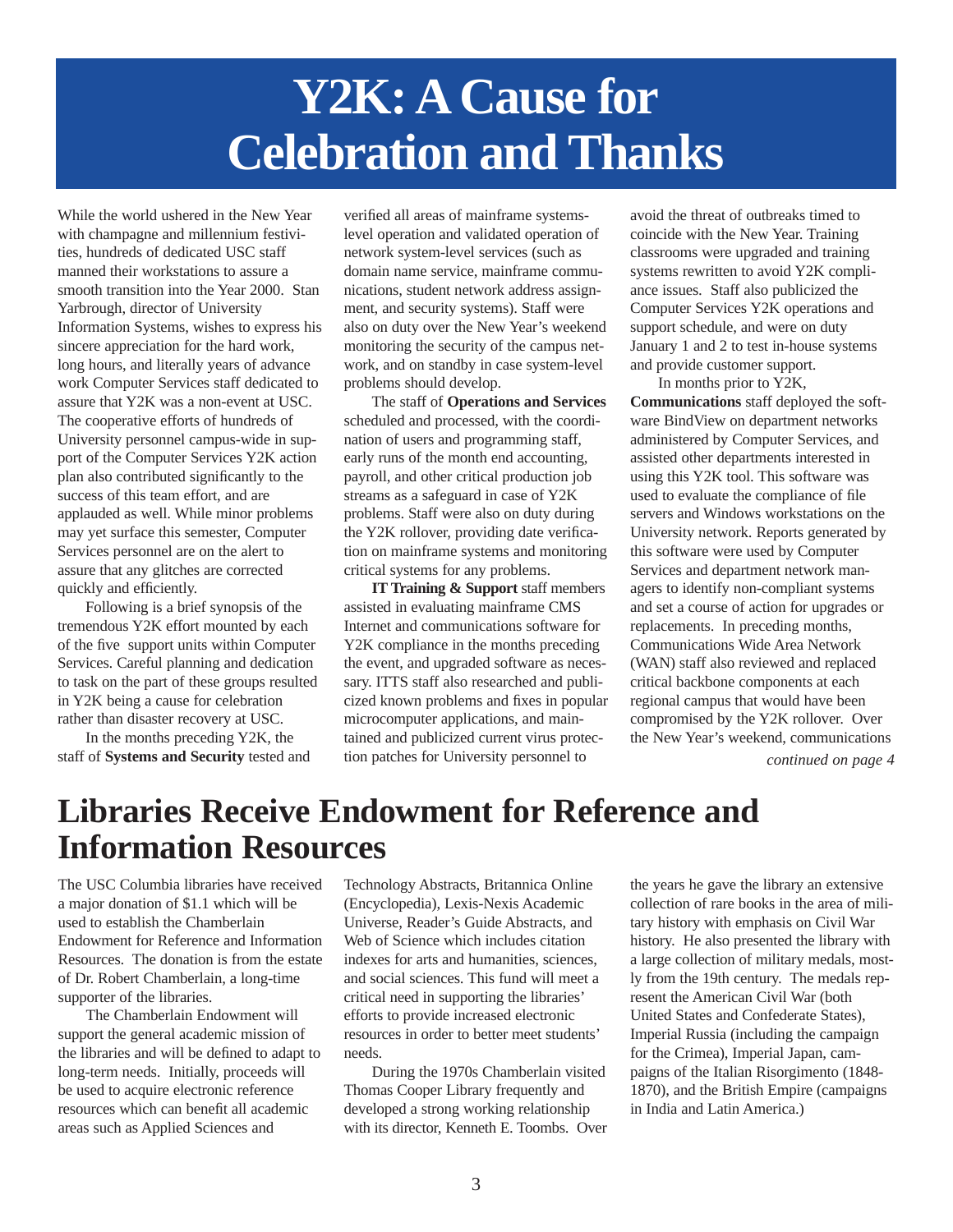#### **Y2K** *continued from page 3*

staffers were on duty monitoring the network for possible problems, and on standby to provide technical support if necessary.

The staff of **Administrative Information Services** designed and spearheaded the Y2K action plan for the University, and coordinated all Computer Services Y2K efforts. AIS staff spent over 42,000 hours during the last four and a half years assessing, rewriting when necessary, and testing seven million lines of code, 4000 application programs, and hundreds of databases and data files. During this period of time, conversion efforts were coordinated to make necessary changes with the least amount of disruption possible to the University's schedule and operations. The cooperation of administrative offices was appreciated and made implementation of modified applications, databases, and files much easier. During the Y2K weekend, staff were on duty actively reviewing application programs and data to eliminate problems when the University opened for business on January 3. For more details on the Y2K action plan and implementation for centralized administrative systems, visit http://csintranet.csd.sc.edu/y2k/cas.htm.

## **New Faces**



Marna Hostetler Thomas Cooper Library Interlibrary Loan Librarian

## **USC Secures State Funding for Distance Education**

During summer 1999, the South Carolina Commission on Higher Education (CHE) and the South Carolina Partnership for Distance Education announced significant new funding for higher education institutions interested in extending instruction to students statewide.

#### **Commission on Higher Education Grants**

On recommendation of the CHE, the South Carolina General Assembly appropriated funds for small grants to public institutions of higher education to support development of technology-delivered coursework. The purpose was to speed institutions' progress toward offering a broader and qualitatively-improved range of coursework and programs through synchronous and asynchronous modes of technology. Funds awarded in the South Carolina Instructional Technology Incentive Grant Program (SCITI) totaled \$500,000.

AT USC, the Provost's Distance Education Advisory Committee screened 26 concept papers before selecting 12 proposals to go forward to the CHE. These proposals, which came from both USC Columbia and the Regional Campuses, were all funded for a total of \$146,000, almost 30 per cent of the total available. Departments and their funded projects include the following: **Instruction and Teacher Education**, *The Teacher as Instructional and Professional Leader*; **Psychology**, *Enhanced Delivery of Psychology 101 to High School Students*: **Library & Information Science**, *Wonderful Pages: Selecting Materials for Young Children*; **Library & Information Science**, *Seminar in School Media Programs*; **Neuropsychiatry and Behavioral Sciences**, *Internet Multipoint Audio Conferencing to Support the Rehabilitative Counseling Program*; **Physics and Astronomy**, *Calculus-Based Introductory Physics*;

**Health Administration**, *Health Care Economics*; **Communication Sciences and Disorders**, *Clinical Phonology*; **Statistics**, *Development of Web Components for Core Advanced Statistics Courses*; **USC Lancaster**, *Women in Western Culture*; **Marine Science and the Belle W. Baruch Institute**, *Marine Science for High School Students*; and **USC Columbia College of Nursing**, **USC Aiken School of Nursing**, and **USC Spartanburg School of Nursing**, *Nursing Research.*

#### **South Carolina Partnership for Distance Education Grants**

The SC Partnership for Distance Education had \$300,000 available to encourage collaboration among institutions of higher education and to support the development of non-credit professional development courses. USC faculty received a total of \$88,000 for two proposals, both developed by the College of Library and Information Science. A major project titled *Under the Palmetto Tree*: *Mapping Assets, Accomplishments, and Needs for Lifelong Learning in South Carolina* was awarded \$76,000. The professional development proposal, titled *How to Plan and Present a Picture Book Storytime for Very Young Children,* received \$12,000.

USC's notable success rate in acquiring these grants speaks to the level of expertise and experience of USC faculty in using technology to teach students statewide. The majority of the funds will help USC colleges expand or improve their current programs, and two proposals provide development funds to faculty who are new to distant delivery. For more information about current projects or about future funding from these sources, contact the Department of Distance Education and Instructional Support at 803-777-9100.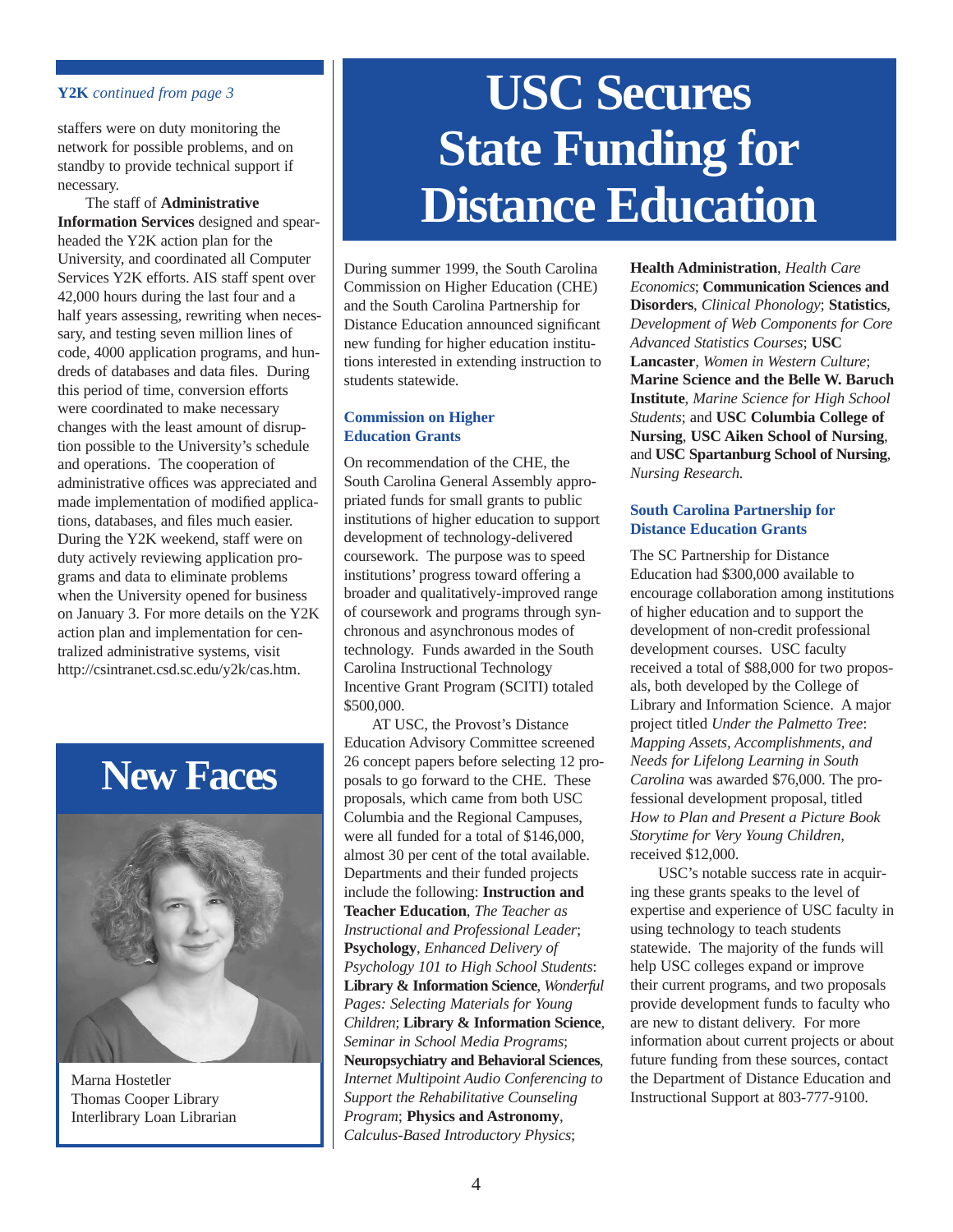## **News from Thomas Cooper Library's Special Collections**

#### **Bertrand Russell: A New 20th-century Philosophy Collection**

Through the generosity of Prof. James Willard Oliver, former chair of USC's philosophy department, Thomas Cooper Library has recently acquired a substantial collection of writings by and about the British philosopher Bertrand Russell (1872-1970). Russell is known both for his important early work in logic (one of Oliver's own specialties), notably in *Principia Mathematica* (1910-1913), and also for the range of his contributions in politics, religion, social ethics, and the history of philosophy. The new James Willard Oliver Collection of Bertrand Russell complements Oliver's collection of the 18th-century philosopher David Hume, transferred to the library two years ago, and also links closely to another Thomas Cooper Library collection, the Clifford Allen Archive, which contains significant contemporary material by and about Russell during World War I.

#### **John Masefield: A New 20th-century Poetry Collection**

Prof. G. Ross Roy, who ten years ago transferred his outstanding collection of material about Robert Burns and Scottish Poetry to Thomas Cooper Library, has now donated his collection of over 200 volumes by the poet John Masefield (1878-1967). As a young man, Masefield enlisted in the Merchant Marine, an experience reflected in his best-known short poem "Sea-Fever." Also included in the new collection is a signed copy of Masefield's first book *Salt-Water Ballads* (1902), as well as a number of other signed or limited edition items, one with an original water-color sketch by Masefield of a sailing ship. Other items include Masefield's ground-breaking 1913 narrative of domestic poverty and violence, *The Everlasting Mercy* and several volumes about the navy in World War I which will complement the library's growing collection of Great War material.

#### **New Book Features Giuseppe Garibaldi Collection**

A new biography of the Italian hero's Brazilian wife Anita (1821-1849) draws heavily on the Anthony P. Campanella Collection of Giuseppe Garibaldi. Lavishly illustrated with items from the collection, Paulo Markun's *Anita Garibaldi, Uma Heroina Brasileira* (Sao Paolo: Senac, 1999) pays tribute to both to the collection itself ("importante fonte de perquisa") and to the library ("cortesia e gentilenza . . . eficienza"). The large Garibaldi collection, which was donated to the library in late 1996, was cataloged for the USCAN database by mid-1997, enabling Markun to identify hundreds of items he wished to consult before ever leaving his home in Brazil.

#### **USC Aiken, USC Sumter Host Special Collections Exhibits**

Two of Thomas Cooper library's special collections went on tour early this year. USC Aiken's Gregg-Graniteville Library hosted "The Culture of Camellias," an exhibit from the Phelps Memorial Collection. This collection, one of the most important on the topic, was donated in 1959 by Miss Claudia Lea Phelps of Aiken. Though seen in Columbia several times, most recently last year, this was the first time the camellia books had been back to Aiken. Jane Tuten, Gregg-Graniteville Library's new director, commented "These are incredibly beautiful items, and we are excited to have them here." In connection with the exhibit, Patrick Scott, associate University librarian for Special Collections, gave slide presentations about the collection to the Aiken Camellia Society and to the Garden Club of Aiken.

During February, USC Sumter's Anderson Library hosted an exhibit about James Weldon Johnson, including manuscripts from the Augusta Baker Collection, donated by Dr. Baker's family in 1997. Jane Ferguson, the Anderson library director who has hosted several previous loan exhibits from Thomas Cooper, requested

the exhibit in support of USC Sumter's Black History Month activities.

#### **Undergraduate History Students Encounter Five-Hundred-Year-Old Maps**

Over 250 students from Professor John Scott Wilson's American History survey course (HIST 111) visited Thomas Cooper Library's Special Collections in January to see how the world looked to those bold spirits who first ventured across the Atlantic to found the American colonies. When USC alumnus James P. Barrow put his collection of Renaissance maps on deposit at the library recently, he expressed the hope they would be made available to students. The collection includes early printed maps of the world and North America dating from 1482 onwards, which were created by such well-known mapmakers as Waldseemuller, Munster, Mercator, Ortelius, and Hondius. The exhibit, which was researched by Professor Allen Bushong of the Department of Geography, was featured at a Thomas Cooper Society reception attended by history and geography faculty members.

#### **Special Collections Spring Exhibits**

Thomas Cooper Library's major spring exhibit, "John Milton and the Seventeenth Century Revolution," will be on display in the mezzanine exhibit area through June. Featured in the exhibit are over 20 17thcentury Milton editions, including *Areopagitica* (1644), *Poems . . . English and Latin* (1645), and *Paradise Lost, A Poem in Ten Books* (1669), along with books, maps, and illustrations from Milton's period or illustrating his influence. The exhibit, which includes several items purchased by the Thomas Cooper Society, marks the April meeting at USC of the South-East Renaissance Conference.

Lobby exhibits this spring have included "Some African-American Writers from Special Collections" and "Minnie Maddern Fiske."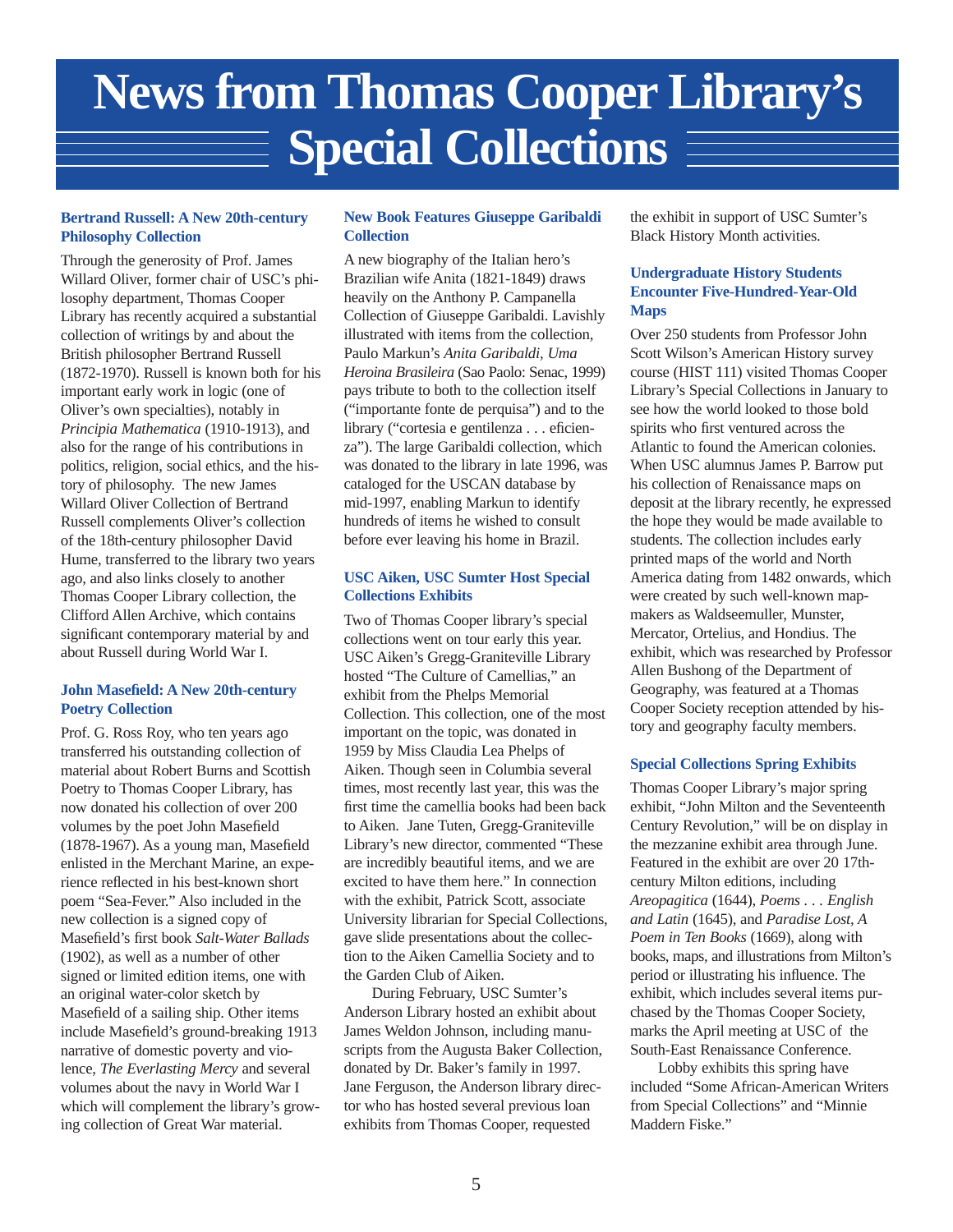## **IRIS Provides Computer Support Via the Web**

Computer Services' new customer support system, IRIS, was announced in last fall's *Reflections* and was officially launched in January. IRIS allows USC personnel to create requests for software, network, and voice communication support, as well as to check the status of existing requests via the Web. To enter support requests in IRIS, individuals must first create a personalized account. This account includes a customer profile, giving Computer Services consultants easy-to-reference data on the user (department, phone number, hardware environment, etc.). Computer Services recommends that everyone in the University community create an IRIS account in readiness for the need for support.

IRIS was developed by Computer Services Intranet Development Group as part of the CareZone customer service Web site. CareZone also features links to many other support options including



online documentation and FAQs, training information, and software downloads. For more information about IRIS and the CareZone, or to offer comments, please contact Jay Wingard, Intranet Development Group at 803-777-7474, via e-mail at jayw@gwm.sc.edu, or on the Web at http://csintranet.csd.sc.edu/idg.

Anyone requiring additional assistance or having trouble accessing the CareZone web site, should to call 803- 777-1800 for help. Support coordinators are available to assist in account creation and in placing support requests.

## **Exhibit Features South Carolina Writers**

Dori Sanders, Gwen Bristow, and Elliott White Springs, this year's inductees into the South Carolina Academy of Authors, will be the focus of an exhibit in the South Caroliniana Library in April. The exhibit will feature rare published editions, manuscripts, photographs, and miscellaneous printed items from the library's collections on the three writers.

The authors will be inducted at the academy's annual meeting on April 15 at USC's Capstone Conference Center. This is the first time in the organization's 14-year history, that the meeting has been scheduled in Columbia.

Honoree Dori Sanders will be principal speaker for the event. Her first novel, *Clover* (1990), earned rave reviews, received the coveted Lillian Smith Award and was made into a Disney film. Sanders has since written *Her Own Story* (1993) and *Dori Sanders'Country Cooking* (1995). Her work has been characterized as "Southern writing at its best."

Gwen Bristow (1903-1980), a native of Marion, wrote six historical novels between 1937 and 1970, including *Deep Summer*, *The Handsome Road*, *This Side of Glory*, *Jubilee Trail*, *Celia Garth*, and *Calico Palace*. During that time she was known as "Carolina's Best Seller."

Lancaster County's Elliott White Springs (1896-1959), who became one of South Carolina's premier industrialists, wrote seven books and more than 60 stories and articles between 1926 and 1931. Best known among these is *War Birds: Diary of an Unknown Aviator* (1926), which is considered one of the most popular and influential American war books produced by Springs' generation.

For more information about the exhibit or the academy banquet, contact Tom Johnson at the South Caroliniana Library, 803-777-3132.

### **How to Create an IRIS Account**

- 1. Go to the Computer Services CareZone: http://csintranet.csd.sc.edu
- 2. Click on the blue IRIS icon at the top right of the screen.
- 3. Under "New Customers ... ," select "Create an account." You will be prompted to supply information for the customer profile database. This critical information will be associated with all future tickets you create in the system, and need only be entered once. For security purposes you will be prompted to choose a username and password to access the system. Next, you'll be prompted to login to the system with your new account information. Enter your new username and password, and click on "Go to Your Support Console" from the returned screen. You can then create your support request (ticket) from this screen.
- 4. For return trips to your personalized support console, please bookmark the CareZone Web site. Click on the blue IRIS icon to login and access your personal console.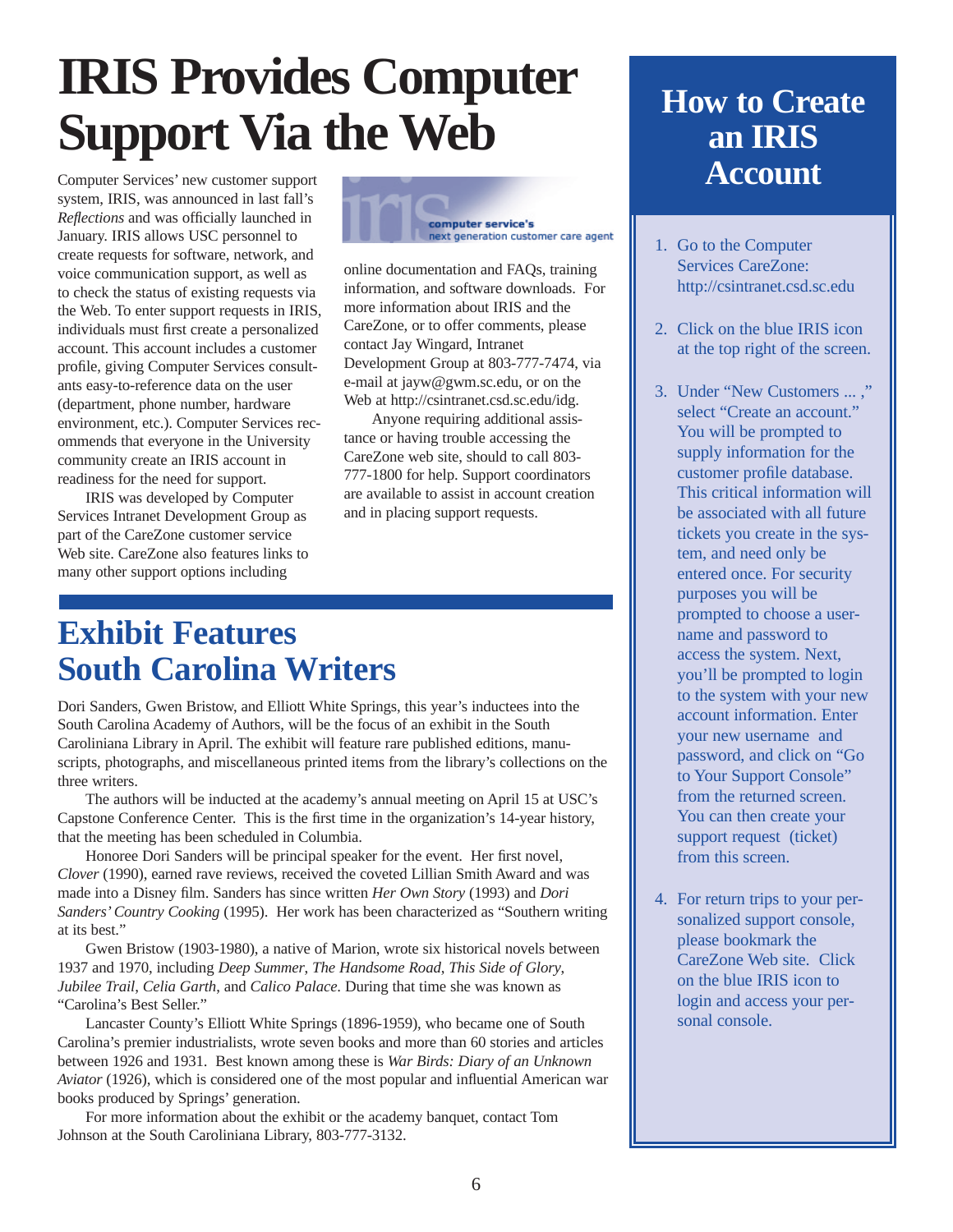## **Payne Endowment Established**

The Dorothy K. Payne Music Library Endowment was announced at a gala reception in October to honor the USC School of Music professor who was particularly supportive of the Music Library while she was dean of the school from 1994-98. The endowment, which was established by an anonymous donor, will provide funds to support the library through acquisition and preservation of materials, general care of the collection, and related programs.

The first items to be purchased with funds from the endowment interest are two facsimiles of piano music, one by Johannes Brahms and the other by Isaac Albeniz.

The Brahms piece is *Fantasien fur Piano*, op. 116, which was composed in 1892 and consists of several small pieces.

The Albeniz composition, *Iberia*, was composed between 1906 and 1909. Considered the greatest piano work in all Spanish musical literature, it consists of four books, each containing three pieces. Altogether, the pieces represent the composer's impressions of his native Spain.

### **TCL Computer Lab Has Laptops for In-House Use**

Thomas Cooper Library's computer lab has acquired 15 laptop computers which students, faculty, and staff can check out for use anywhere in the building. The 13 Compact computers, which are equipped with Windows NT can be checked out for two to four hours and the two Mac iBooks for six hours.

The laptops operate on a wireless network and allow users to perform any functions available on the lab's stationary computers, such as Internet access, word processing, e-mail, and printing.

## **South Caroliniana Library Receives Hennig Family Library**

A library of South Carolina materials representing the collecting activities of three generations of the Hennig family has recently been presented to the South Caroliniana Library. This donation represents one of the most comprehensive collections of South Carolina material held in a private library. Information about the materials will be entered into the USCAN database and a printed catalog about the books will be prepared. A formal announcement of the collection will be made later this year.

Mr. and Mrs. Julian Hennig Jr. of Columbia donated the collection of items built through the years by his mother, Helen Kohn Hennig, and his grandfather, August Kohn. Both Mr. Kohn and Mrs. Julian Hennig's father, David Gaston, formerly served on the USC Board of Trustees.



*George Plimpton, whom* Publishers Weekly *described as "the protean journalist, [and] editor of the* Paris Review*" (November 17, 1997 issue) is shown speaking to an appreciative audience in the Graniteville Room of Thomas Cooper Library last November. The occasion of Plimpton's visit was a reception honoring Matthew J. Bruccoli and Judith S. Baughman, the authors of* CRUX, The Letters of James Dickey*. Plimpton and Dickey had been friends for many years before the latter's death in 1997 and the speech related amusing anecdotes about Dickey's personality and the times they had spent together.*

*While on campus Plimpton also presided at the first meeting of a steering committee for the planned Center for Literary Biography. The mission of the center will be to discover ways of building on the library's American Literary Biography Depository in order to link it with teaching, research, and other academic activities.*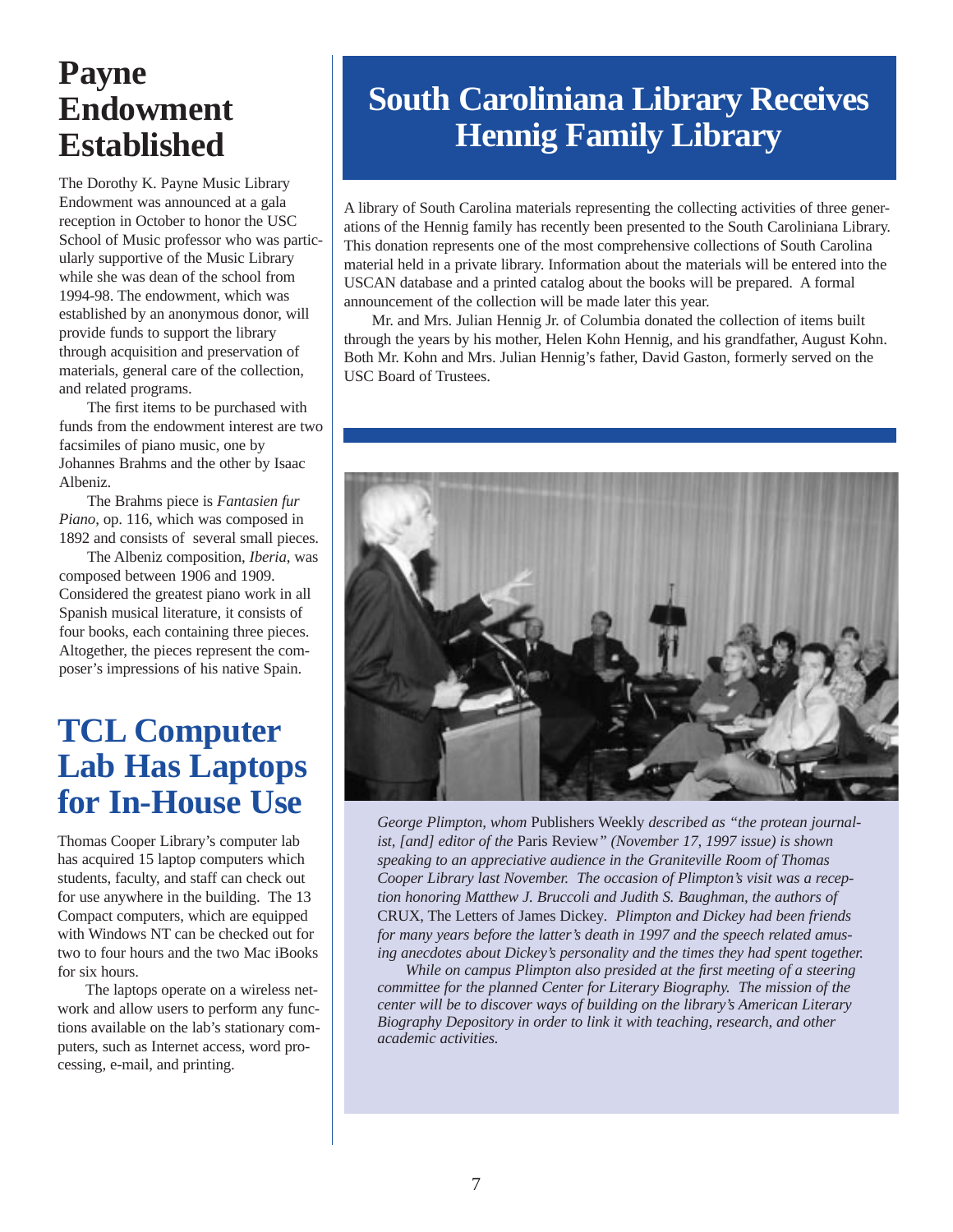### **Library Acquires Francis Lieber's Copy of Longfellow Epic**

by John Catalano

The Thomas Cooper Society has recently purchased for the library Francis Lieber's copy of Henry Wadsworth Longfellow's *The Golden Legend* (Boston: Ticknor, Reed and Fields, 1851). *The Golden Legend*, an epic religious poem, was the last major work Longfellow completed before resigning as Smith Professor of Modern Languages and Belles-Lettres at Harvard in 1854. The work proved to be a great success in terms of reputation and sales for the author. This boxed first edition is inscribed "From the author" by Longfellow to Professor Francis Lieber and includes four pages of attached notes in Lieber's hand.

Professor Mike Schuette, the University's foremost Lieber scholar, commented, "This acquisition of a volume that was sent from Longfellow to Lieber is an indication of the close relationship between these two men that started soon after Lieber's arrival in Boston and continued throughout his life." The two had been friends at least since 1835 when Lieber had provided letters of introduction for Longfellow to use as he traveled in Germany. Lieber even accompanied Longfellow and Fanny Appleton (Longfellow's second wife) on their honeymoon in the Catskills in 1843. During the following decades Lieber and Longfellow corresponded frequently and maintained a sometimes strained relationship until Lieber's death in 1872. The two disagreed on many subjects, including the treatment of slaves, and Lieber was often critical of Longfellow's poetry. Lieber's notes conclude, "*The Golden Legend* is a complete failure and one more proof that Lgfllw [sic] is made for the song of sentiment, the ballad, perhaps the effusion, but not for the ode, the epic, the drama or tale or any continuous poem."

Lieber and Longfellow scholars alike will delight in this important acquisition.

## **Francis Lieber – The South Carolina Connection**

Francis Lieber, a native of Berlin and a graduate of the University of Jena, came to the United States in 1827 and settled in Boston. During the next few years he became acquainted with John Quincey Adams, Andrew Jackson, John C. Calhoun, Henry Clay, Daniel Webster, Henry Wadsworth Longfellow, Alexis de Tocqueville, United States Senator Charles Sumner, and Supreme Court Justice Joseph Story. Many of these associations came about because Lieber was hired to edit the first edition of the *Encyclopedia Americana*, a work which was, in part, a translation of the German *Conversations-Lexicon*. While this position provided Lieber with a valuable opportunity to polish his English language skills and to become known in the literary and academic circles of the day, it did not supply a very generous salary and, with a new bride and a baby on the way, he decided to accept an offer to teach at South Carolina College in 1835.

In Columbia, Lieber found the opportunity to pursue research in the college's well-renowned library. During his tenure at the college, he produced his three major philosophical works including *On Civil Liberty and Self-Government* which became a standard textbook on American college campuses for many years. Because South Carolina College was the state's major institution of higher learning, he also played a very influential role in forming the minds and philosophies of many of the future leaders of South Carolina. Dissatisfaction with the climate and the state's pervasive provincialism, lack of intellectual companionship such as he had enjoyed in the North, and his opposition to slavery (although he himself owned slaves) prompted Lieber to seek an escape from South Carolina, although he did not, in fact, leave for 21 years. The precipitating event which brought about his departure occurred in 1856 when he was passed over for the presidency of South Carolina College in favor of Charles F. McCay.

In 1857, Lieber joined the faculty of Columbia College in New York City. From this vantage point he was called upon as an advisor to Abraham Lincoln on international law and was influential in delivering the German immigrant vote to Lincoln when he was elected to his second term as president. Lieber produced a code of procedures entitled "Instructions for the Government Armies of the United States in the Field" which was issued by the War Department as a conduct guide for Northern troops as they invaded the South.

The Civil War marked a time of great personal sorrow for Lieber as his oldest son, Oscar, remained in South Carolina and enlisted in the army of the Confederate States of America. The two became estranged over their respective loyalties, and Oscar was killed in battle before they were able to reconcile their differences. Lieber's other two sons fought in the United States Army and survived the war.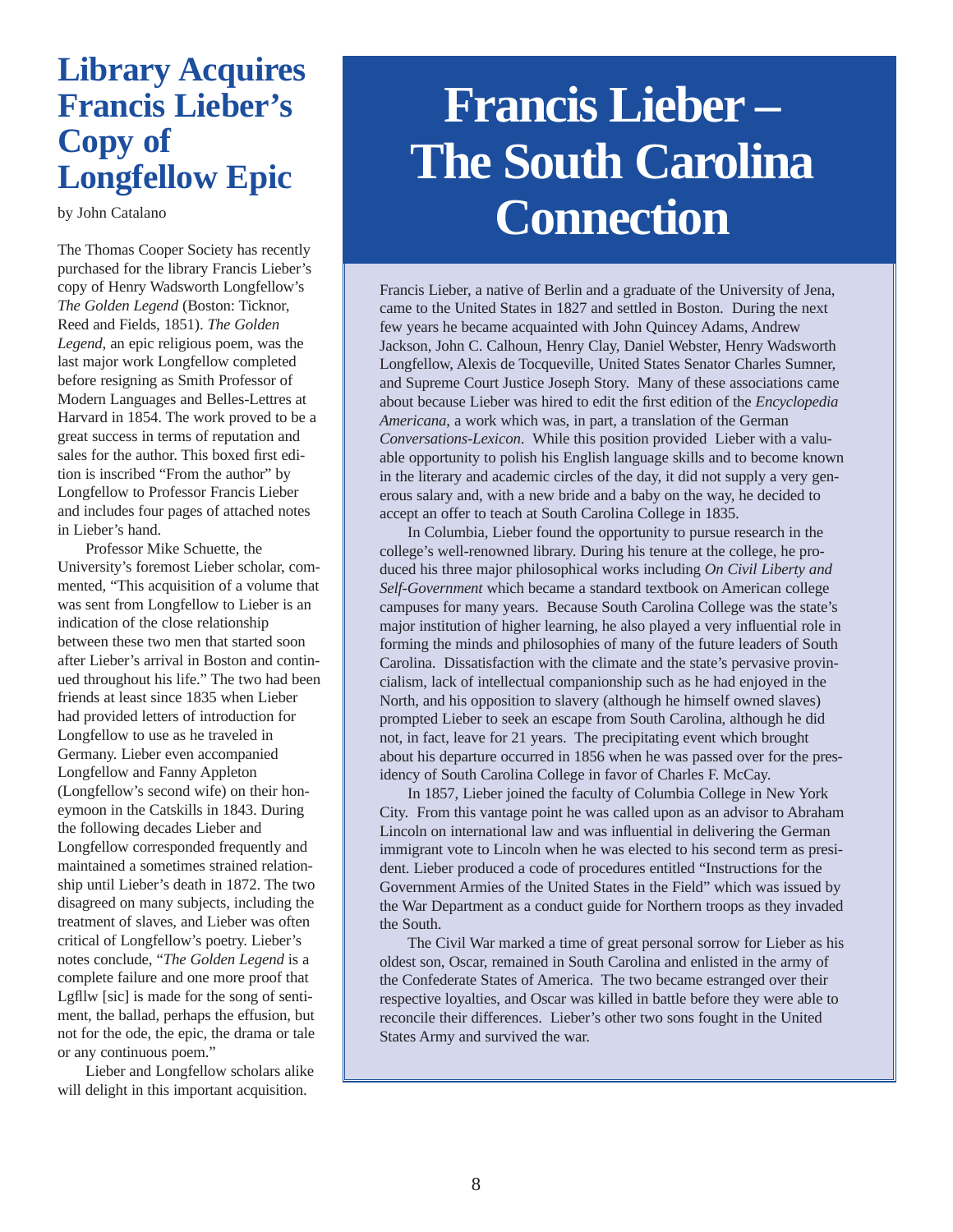## **Advanced Instructional Media Lab Introduces Blackboard CourseInfo Software**

The Advanced Instructional Media (AIM) faculty computer lab, which is a part of DEIS, has purchased Blackboard CourseInfo software and, with the help of Computer Services, began making it available to faculty in the fall. The software, which is at use in over 1,600 institutions and in every state, offers a platform by which faculty can harness the Internet as a powerful teaching tool.

Blackboard CourseInfo allows faculty to utilize the World Wide Web to interact with students in a variety of ways.

Typically a faculty member will create a Web site accessible to all students in a particular class. A student who logs onto the site can access the class syllabus and reading list, read required documents such as lecture notes and journal articles, take quizzes, deposit term papers for evaluation, access PowerPoint presentations, exchange e-mail with the professor, and interact with other students in the class by collaborating on projects and participating in live chat and discussion groups. This latter option is particularly useful for large classes.



*Advanced Instructional Media lab staff, left to right, Mitchell West, Nancy Hart, and Karen Maloney*

Blackboard CourseInfo is available to all USC faculty. The only software needed to use it is a Web browser. More information about the product can be found at www.blackboard.com. Faculty who are interested in setting up a course on the USC Blackboard server should contact Nancy Hart at Nhart@gwm.sc.edu.

A survey of USC faculty who have used Blackboard is being made by Joan Gallini of the College of Education and Dan Barron of the College of Library and Information Science. The purpose of the survey is to determine how faculty have used the software and whether or not it has changed and/or improved their teaching methods.

#### **Other AIM Services**

AIM's stated purpose is to provide faculty with support and assistance in the design and development of instructional presentations. Services include: one-on-one assistance; still image, text, and 35mm slide scanning; color printing, including transparencies; presentation creation; Web page design and authoring; graphics creation and editing; CD recording; and video capture. AIM is located in the USC Law Center, Sub-level 1. Staff may be reached at 803- 777-2897 or on the Web at http://www.aim.deis.sc.edu/aim.

## **LearnItOnline Training Program Now Available**

LearnItOnline, a new Ziff-Davis Webbased computer training program, is now available to USC faculty and staff through the combined efforts of Computer Services and the Division of Human Resources. A successful pilot program last year prompted an increase of 100 percent in the number of potential participants for the remainder of this fiscal year. A survey of current users will determine the future participation level.

LearnItOnline provides access to training 24 hours a day, seven days a week from any machine with Internet access. Training is available in all Microsoft Office applications in both 97 and 2000

versions (Word, Excel, PowerPoint, Access, FrontPage, and Publisher) and in GroupWise, Windows (95, 98, NT), Netscape, Internet Explorer, and HTML.

Upon registration, each participant will be issued an LIO ID and password for access to all available training modules through June 30.

Use of LearnItOnline requires the following:

1. Access to the Internet

2. Netscape Navigator 4.0 or higher or Internet Explorer 4.0 or higher, running under Windows

3. JavaScript and Cookies enabled (the

default in most web browsers)

Online registration for LearnItOnline and more information on the program are available at: http://www.sc.edu/lio. Questions or comments should be directed to Computer Services IT Training & Support Group at LIOAdmin@gwm.sc.edu or by phone at 803-777-6015.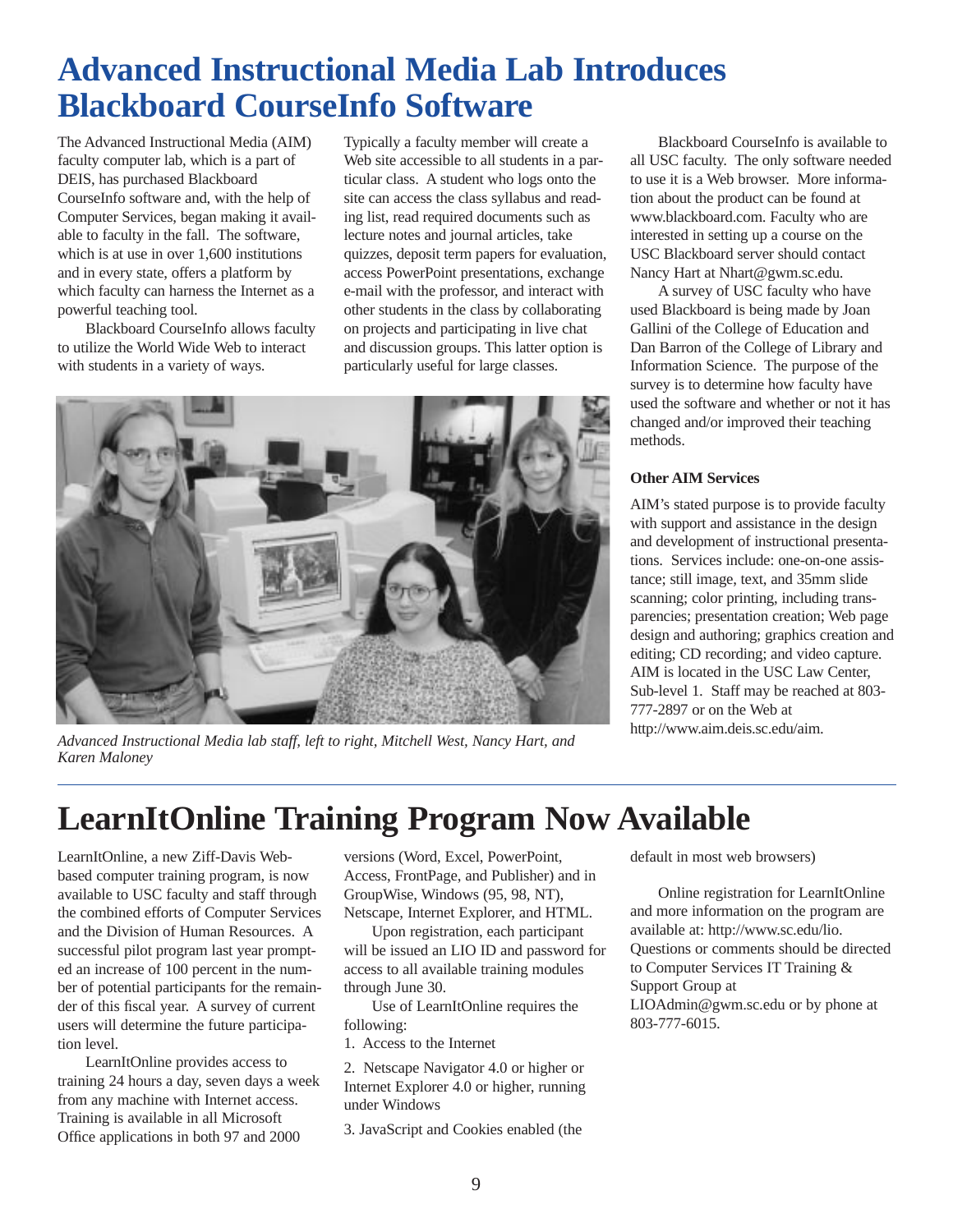## **Elizabeth Boatwright Coker Papers Opened for Research**

*I did not … spin out my tale with clarity and ease. I floundered and overwrote. I began with a luscious, full-blown heroine. Then, in disgust, I destroyed a hundred pages and whisked her back into babyhood. In due course each chapter became a fountainhead of inspiration for the next chapter, though I know now that it is much more sensible to outline your story before you begin than it is to be forced to invent a new episode each day.*

> Elizabeth Boatwright Coker *South Carolina Magazine*, November 1950

The South Caroliniana Library recently opened the papers of South Carolina writer Elizabeth Boatwright Coker for research. The collection contains approximately 30 linear feet of materials that document the life and literary career of this celebrated South Carolinian including correspondence with writers, manuscripts, drafts, unpublished materials, poems, short stories, personal information, artwork, and photographs.

Elizabeth Boatwright was born on April 21, 1909, in Darlington and attended Converse College where she was a regular contributor to *The Concept*, the student literary magazine, and also had poems published in *Harper's*, *Munsey's*, *The Saturday Evening Post*, and *College Humor*. In 1929, she left for New York City hoping to find work as a writer;



*Elizabeth Boatwright Coker in the '20s*

instead, she survived by modeling hats and shoes.

While in New York, Elizabeth Boatwright met James Lide Coker III, of Hartsville. They soon became engaged, and in 1930 returned to Hartsville where James Coker assumed the reigns of a family business, Sonoco Products.

While Elizabeth Coker realized that she must fulfill the roles of entertaining her husband's clients, raising her son and daughter, and participating in a host of social and civic obligations, she also claimed a space of her own in their home and, more importantly, claimed time of her own each day in which to write. She maintained friendships with—and her children grew up surrounded by—writers such as Hershchell Brickell, Hodding Carter, Jonathan Daniels, Clifford

Dowdey, Frank Durham, Inglis Fletcher, James Michener, Charles Morgan, Ogden Nash, Julia Peterkin, and Walter Spearman.

Elizabeth Boatwright Coker made a name for herself as one of the South's foremost writers of historical romances. In 1950, she published her first novel, *Daughter of Strangers,* which was listed on the New York Times Best Seller List for several months. Between 1952 and 1981, Elizabeth wrote and published eight more historical novels: *The Day of the Peacock*, 1952; *India Allan*, 1953; *The Big Drum*, 1957; *La Belle*, 1959; *Lady Rich*, 1963; *The Bees*, 1968; *Blood Red Roses*, 1977; and *The Grasshopper King*, 1981.

Over the course

of her career, Elizabeth Boatwright Coker was able to combine her interests in history, research, and story telling. Beneath each book's overlay of romanticized plot lines, there was a great deal of solid, factbased research. She often found inspiration in old diaries and letters, and also in her travels. She traveled to England, Mexico, and Kenya among other locales. More often, she drew on the rich and complex history of her home state and on her own vivid imagination. The figures who had filled her childhood reemerged in print, larger than life, in each book.

A little bit of Elizabeth also emerged in each character. She compared the writing process to awaiting the birth of a child; each book was a true labor of love.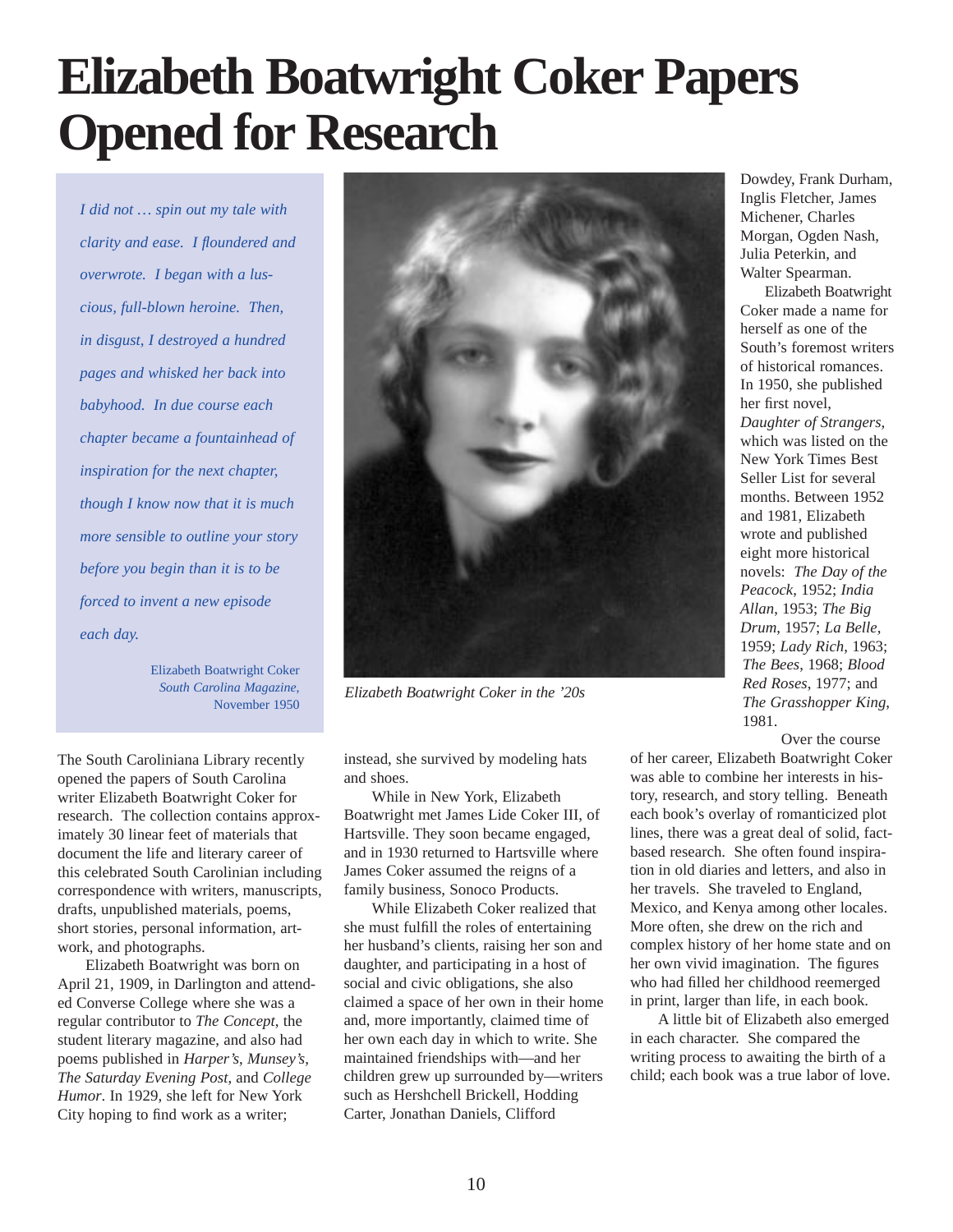## **Academic Research and Data Center Provides Research Assistance**

Faculty and students in such diverse fields as business, education, economics, sociology, public health, nursing, psychology, social work, international studies, criminal justice, and political science can find ready help with the acquisition and analysis of quantitative research data at the Academic Research and Data Center (ARDC) located on level 5 of Thomas Cooper Library.

ARDC services include: identification, retrieval, and local storage of data sets; data manipulation; study design; programming; survey design and analysis; sampling; and application of appropriate statistical techniques. The center's local archives contain data files from the Interuniversity Consortium for Political and Social Research (ICPSR) and other data sources. The Center also keeps a library of statistical software and offers short courses and seminars on appropriate subjects.

As USC's liaison to ICPSR, ARDC provides free data and support to USC researchers through selection of storage media, identification of suitable software, reformatting or subsetting of data, programming, computer training, and statistical analysis. ARDC owns many data sets in various fields and can acquire many additional data sets from ICPSR. ICPSR surveys are available from over 130 countries covering national attributes, international organizations, alliances, and international systems. ICPSR, housed at the University of Michigan, was founded in 1962 for the purpose of acquiring and pre-



*ARDC staff members include Dorothy Tudor, seated, and Amy Yarbrough, Rudolph Brantley, and Cecilia Farach, standing, left to right.*

serving social science data. Topical expansion is taking place to include new fields such as urban studies, medicine, electoral behavior, legislation, race relations, public administration, and foreign relations.

The center's Web site (http://www.sc.edu/icpsr/ardc/index.html) has a link to ICPSR as well as to a number of other research sites such as the United States Census Bureau, the National Center for Health Statistics, Centers for Disease Control and Prevention, National Institutes of Health, United States Bureau of Labor Statistics, and the United States Bureau of Justice Statistics.

ARDC staff members include: Dorothy Tudor, department head and academic research consultant; Cecilia Farach, senior statistician, research consultant, and ICPSR official representative; Amy Yarbrough, programmer, data retrieval assistant, and Web page designer; and Rudolph Brantley, statistical and programming consultant.

ARDC can be contacted by phone at 803-777-6865, or by e-mail to the department head at dorothyt@gwm.sc.edu.

## **Thomas Cooper Library Receives James Ellroy Papers**

Noted crime fiction writer, James Ellroy, has donated his literary papers, including outlines, manuscripts, drafts, notes, and first editions for all his books to the University of South Carolina's Thomas Cooper Library.

Ellroy's most famous book, *L.A. Confidential*, was published in 1990 as the final part of his L.A. quartet which also included *The Black Dahlia*, *The Big Nowhere*, and *White Jazz*. All of these books were international best sellers and *L.A.*

*Confidential* was made into an Oscar-winning movie. Ellroy also was highly acclaimed for his autobiographical work, *My Dark Places*.

The initial donation includes 40 linear feet of materials and Ellroy has agreed to donate similar materials for his future works. The papers will help students understand the meticulous process by which an author turns his original idea into a successful novel.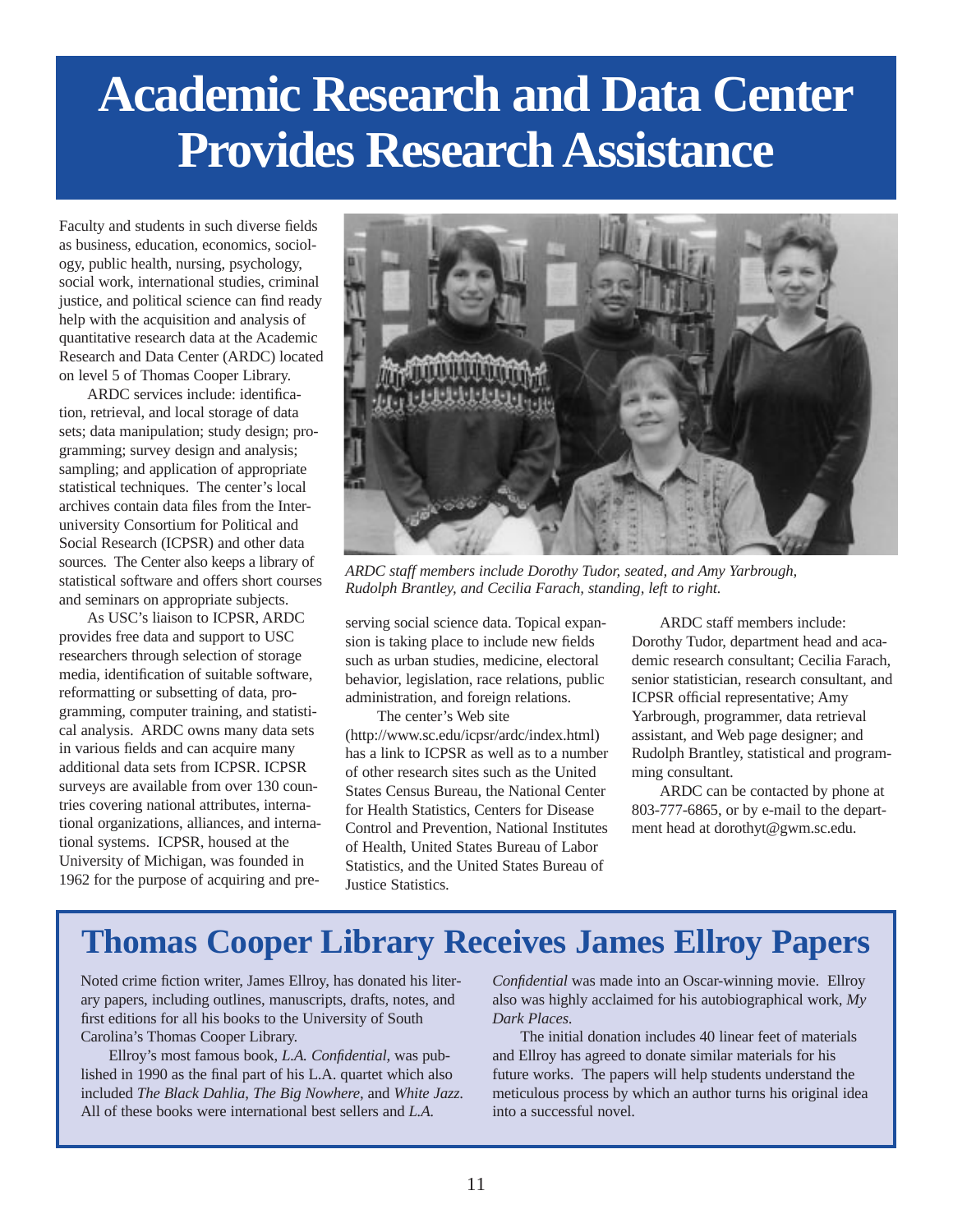## **Williams, Chesnut, Manning Papers Offer Rich Research Opportunities at South Caroliniana Library**

In 1998, through the generosity of the University South Caroliniana Society, the South Caroliniana Library acquired over 1,800 manuscripts of the Williams, Chesnut, and Manning families of Camden and areas of Kershaw, Sumter, and Clarendon counties. The papers, which had been on deposit at the library since 1962, were appraised and purchased from the owners through the Society's endowment funds. In addition to more than 3,500 letters and other papers, the library's holdings for these influential families now include the famed diary of Mary Boykin Chesnut and her unpublished writings, "Two Years of My Life," "The Captain and the Colonel," "A Boarding School of Fifty Years Ago," and "The Bright Side of Richmond Winter of 1861–Scraps From a Diary."

Mary Chesnut's diary, which was placed on deposit at the South Caroliniana Library along with the papers of the Williams, Chesnut, and Manning families, was purchased by the library in 1988 and 1989. The papers and diary have been used extensively to support the work of scholars, among them the late C. Vann Woodward, whose 1981 book *Mary Chesnut's Civil War* remains the definitive edition of the diary, and Elisabeth Muhlenfeld, who collaborated with Woodward on *The Private Mary Chesnut*: *The Unpublished Civil War Diaries*, and who is the author of *Mary Boykin Chesnut*: *A Biography*.

Members of the Williams, Chesnut, and Manning families were prominent in South Carolina's political, social, economic, and military history throughout the 19th century. Among the earliest documents in the collection are papers of John and James Chesnut and Richard and Richard I. Manning. Papers of Richard I. Manning include his military papers as colonel and deputy adjutant general of the 3rd Division, South Carolina Militia as well as personal and official correspondence from 1825 and 1826 when he was governor of the state.

Another significant unit covering the period of the Civil War through Reconstruction contains correspondence of James Chesnut and John L. Manning and includes letters received by Chesnut while serving in the United States Senate in 1860 and by Manning while attending the Secession Convention in Charleston. Throughout the collection there is correspondence of notable South Carolinians and persons from other Southern states. Their letters discuss a variety of topics— from the politics of nullification and slavery to agricultural interests in South Carolina and Louisiana as well as family and domestic affairs.

### **Music Library Receives Major Tape and Record Collection**

The Music Library recently received an important gift of 3,146 LP recordings and 1,397 commercial reel-to-reel and cassette tapes, as well as three turntables, one reel-to-reel tape player, and six speakers. The items, which were collected by the late Walser McLendon, were presented to the library by Simpson Zimmerman as planned by McLendon before his death in June of 1999. The donation includes the largest gift of LP recordings ever received by the library. Every genre of classical music is represented in this collection: orchestral, opera, ballet, and chamber music, as well as vocal and instrumental solo repertoire. Many of the recordings are ones not previously owned by the library.

Born in Bennettsville, Walser McLendon was a graduate of USC and served as director of the Associated Social Agencies in Columbia until 1972. Music was a lifelong passion of his and he spent many years searching for recordings of different interpreters and performances of classical literature.

## **Frederick R. Karl Archive Added to USC Collections**

A new addition to Thomas Cooper Library's special collections is an extensive archive of the distinguished literary biographer and critic Frederick R. Karl.

The Frederick R. Karl Archive covers the author's biographies of four major writers— Joseph Conrad (1979), William Faulkner (1989), Franz Kafka (1991), and George Eliot (1995)— with a full and well-organized record of the stages through which he researched, drafted, developed, and edited each project.

In addition, the archive includes similarly-detailed material both for Karl's other books (his novel of World War II Italy, *The Quest*, published in 1961, and two major critical books on modern American fiction) and for a major long-term editorial project, the Joseph Conrad letters (1983- ), for which he has corresponded with over 2,000 Conrad collectors, scholars, and librarians. The archive includes letters from other leading biographers such as Leon Edel, Joseph Blotner, and Lionel Trilling, as well as from other significant correspondents such as Bertrand Russell and John Barth.

Frederick Karl was born in Brooklyn, N.Y. in 1927, and, after service in the United States Navy from 1944-46, was educated at Columbia and Stanford Universities. He taught at City College of CUNY from 1957-1982, and, since 1982, has been professor of English at New York University.

The Frederick R. Karl Archive supports Thomas Cooper Library's project of building research collections (both books and manuscript materials) to document achievements in literary biography. The library's growing Special Collections Department has placed particular emphasis in recent years on collecting modern American literature, most notably the Matthew J. & Arlyn Bruccoli Collection of F. Scott Fitzgerald and the literary papers of Joseph Heller.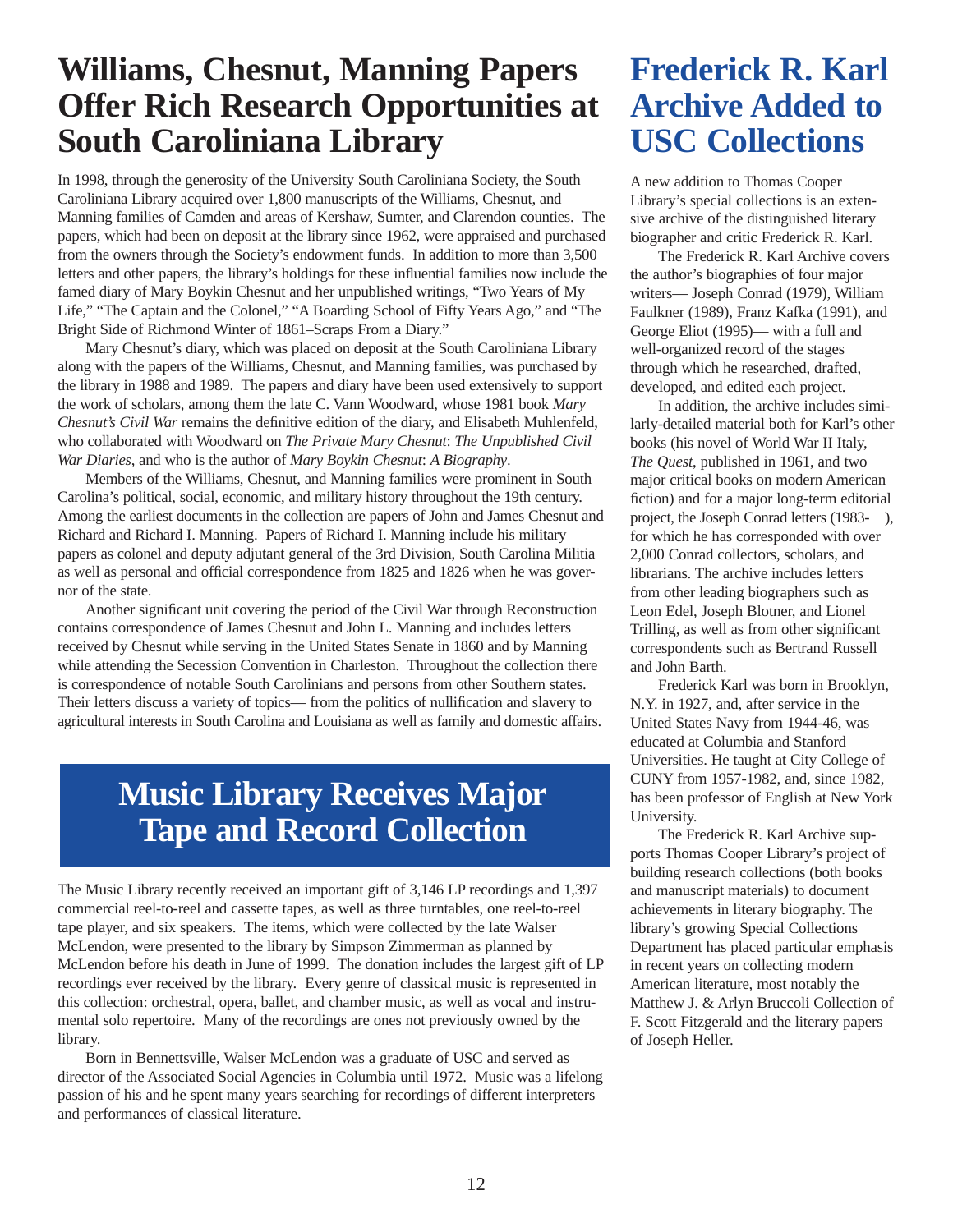## **The Model Editions Partnership**

The Division of Libraries and Information Systems (DLIS) is supporting a national initiative, called The Model Editions Partnership (MEP), to bring scholarly editions of historical documents into classrooms and libraries via the World Wide Web. MEP includes scholars from a dozen editorial projects who are building prototypes for tomorrow's digital libraries. The partnership is a collaborative effort which brings together resources from DLIS, the USC Department of History, and the National Historical Publications and Records Commission, as well as support from the institutions whose scholars are members MEP. The initiative is led by Dr. David R. Chesnutt, a research professor in the USC's Department of History. The

partnership's prototypes include carefully transcribed texts, maps, portrait images, and photographs as well as editorial commentary. The commentary ranges from simple introductions written for general audiences and school children to those written for scholars.

"The World Wide Web holds great promise for teachers and researchers," Chesnutt noted. "It can and does deliver material to classrooms and libraries in a way never before possible. Instead of the few hundred research libraries which now hold the volumes and microfilms we have prepared, we envision a time when those works will be available in every university, college, or public library."

"The cultural mandate to provide those resources is clear, but the path was uncertain. To help define that path, we organized The Model Editions Partnership in the spring of 1994 to develop a series of models for historical editions in the digital age," he explained.

Chesnutt's vision grew out of the *Papers of Henry Laurens* – an editorial project which is now well into the prepara-



*Dr. David R. Chesnutt works with a rare map which is destined for digital treatment.*

tion of its sixteenth volume. A Charleston merchant, Laurens played key roles during the American Revolution, both in South Carolina and as President of the Continental Congress. Combining the emerging technology of the late 70s with traditional scholarship, Chesnutt turned the Laurens project into a national model for editorial projects.

"Putting documents on the Web which don't meet the rigorous standards scholars have developed is not a good idea," he argues. "We need texts people can trust and we need to help people understand them. One of the goals of the partnership is to make that happen."

"When you publish on the Web, you have to remember that you're not just publishing for an American audience. You have world-wide readers who may not know anything at all about Abraham Lincoln or Dwight Eisenhower," Chesnutt observed.

Partnership prototypes currently available on the Web include the Documentary History of the First Federal Congress, the Documentary History of the Ratification of

the Constitution and the Bill of Rights, the Papers of Henry Laurens, the Abraham Lincoln Legal Papers, the Papers of General Nathanael Greene, the Margaret Sanger Papers, and the Papers of Elizabeth Cady Stanton and Susan B. Anthony. New prototypes now being developed include those from the Frederick Douglass Papers, the Papers of Dwight D. Eisenhower, the Marcus Garvey Papers, the Papers of Joseph Henry, and the Papers of George C. Marshall.

The tools Chesnutt and his colleagues developed for creating scholarly editions on the Web are now being used by scholars in the United States and in a number of other countries including Great Britain, France, Italy, Poland, and Iceland.

For more information about the Model Editions Project, visit the Web site at http://adh.sc.edu or contact Chesnutt at David.Chesnutt@sc.edu.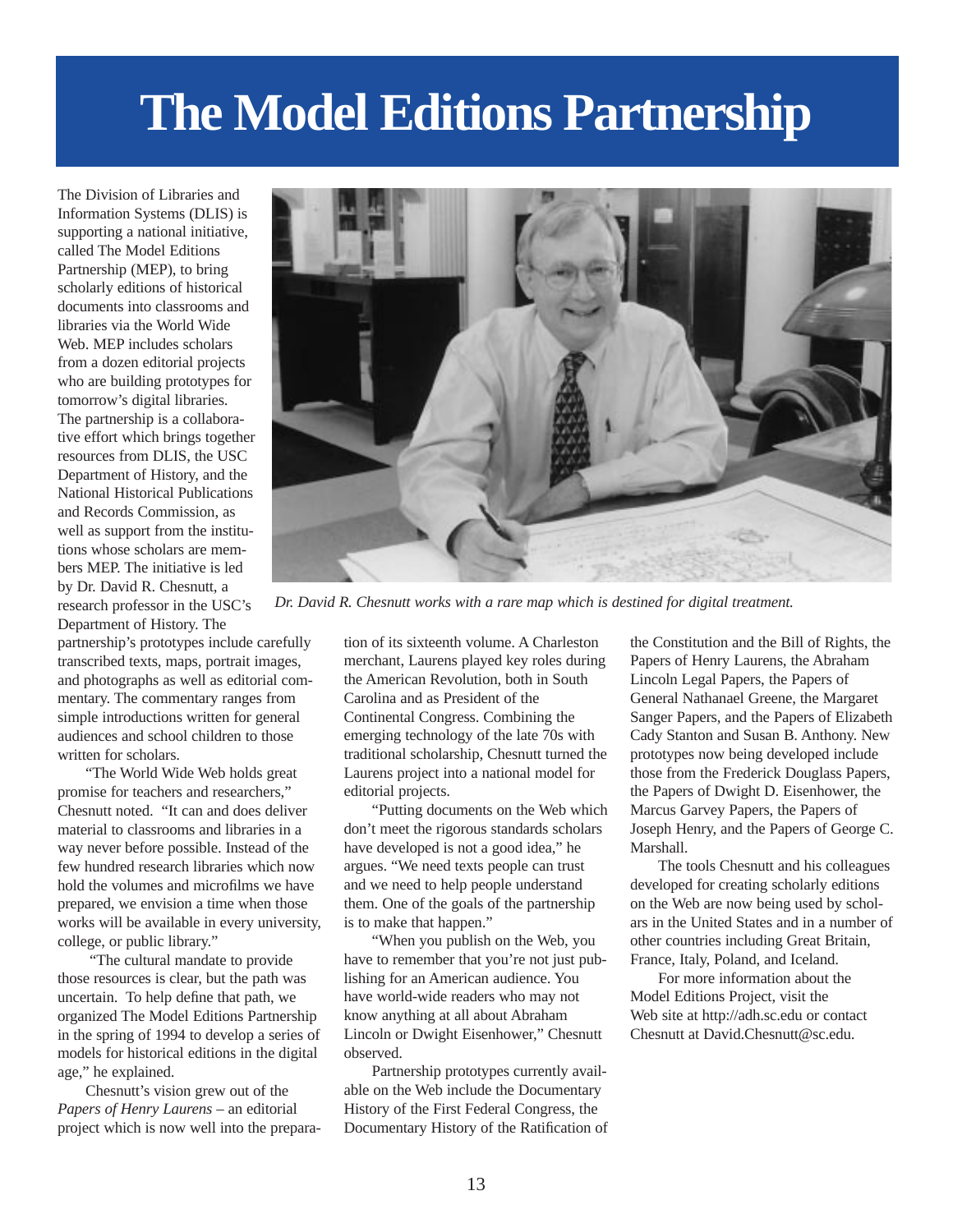## **Margaret Moffett Law Art Works Presented to South Caroliniana Library**

The artwork collection at the South Caroliniana Library was expanded by the addition of 10 pieces by Margaret Moffett Law (1871-1956). The Margaret Moffett Law Collection contains two oils, two color prints, and seven black and white prints. The pieces have all been given and conserved through a donation from longtime South Caroliniana Society member, Fred C. Holder, of Seneca, S.C.

The collection demonstrates Law's expression of movement and her ability to see beauty and humor in the ordinary. Works by Law are also held in the collections of the Baltimore Museum of Art, the Philadelphia Print Club, the Mint Museum in Charlotte, the Phillips Collection in Washington, D.C., the South Carolina State Museum, the Spartanburg Arts Center, the Spartanburg Historical Association, and the Regional Museum in Spartanburg.

Margaret Law was born in Spartanburg, the daughter of a Presbyterian minister. She graduated from Converse College in 1895 and continued her studies at Cooper Art School, the Art Students' League, and the Pennsylvania Academy of Fine Arts. She studied under William Merritt Chase, Charles Hawthorne, Robert Henri, Andre L'Hote, and others. The influence of Robert Henri and the Ashcan School is evident in the theme of her works and their titles. Law's *Road Pickers*, *Camp Meeting*, and her depiction of women working in a field reflect her devotion to the American scene, especially the lives of African Americans. While teaching art at Bryn Mawr College in Baltimore after World War I, Law began to incorporate modernistic elements into her work by such devices as repetition of forms, simple composition, and vibrant color. She worked on-site with a palette knife, then refined the study in her studio. She also created works using watercolors, linoleum blocks, lithographs, and etchings.

Leaving Maryland in 1936, Law returned to Spartanburg where she taught art and became art supervisor for the Spartanburg School District. She also taught art classes for adults in the Spartan



*"The Elite Tea Room," a color woodblock print on paper*

Mills Community. Law's philosophy of teaching was not to espouse theory or force a "school" of painting. Rather, she taught taste and technique by allowing the students to have fun and use their imaginations while she gently guided them to an appreciation of art.

Law continued her studies under Lamar Dodd at the University of Georgia. She also traveled to Mexico City to learn more about art training from Mexico's

massive art project of the day. Although best known for her depictions of everyday life, Law also painted portraits for which she worked from life or from photographs. When she was commissioned to paint the Spartanburg Post Office mural in the 1930s, she depicted peach orchards instead of the cotton which covered the county's fields.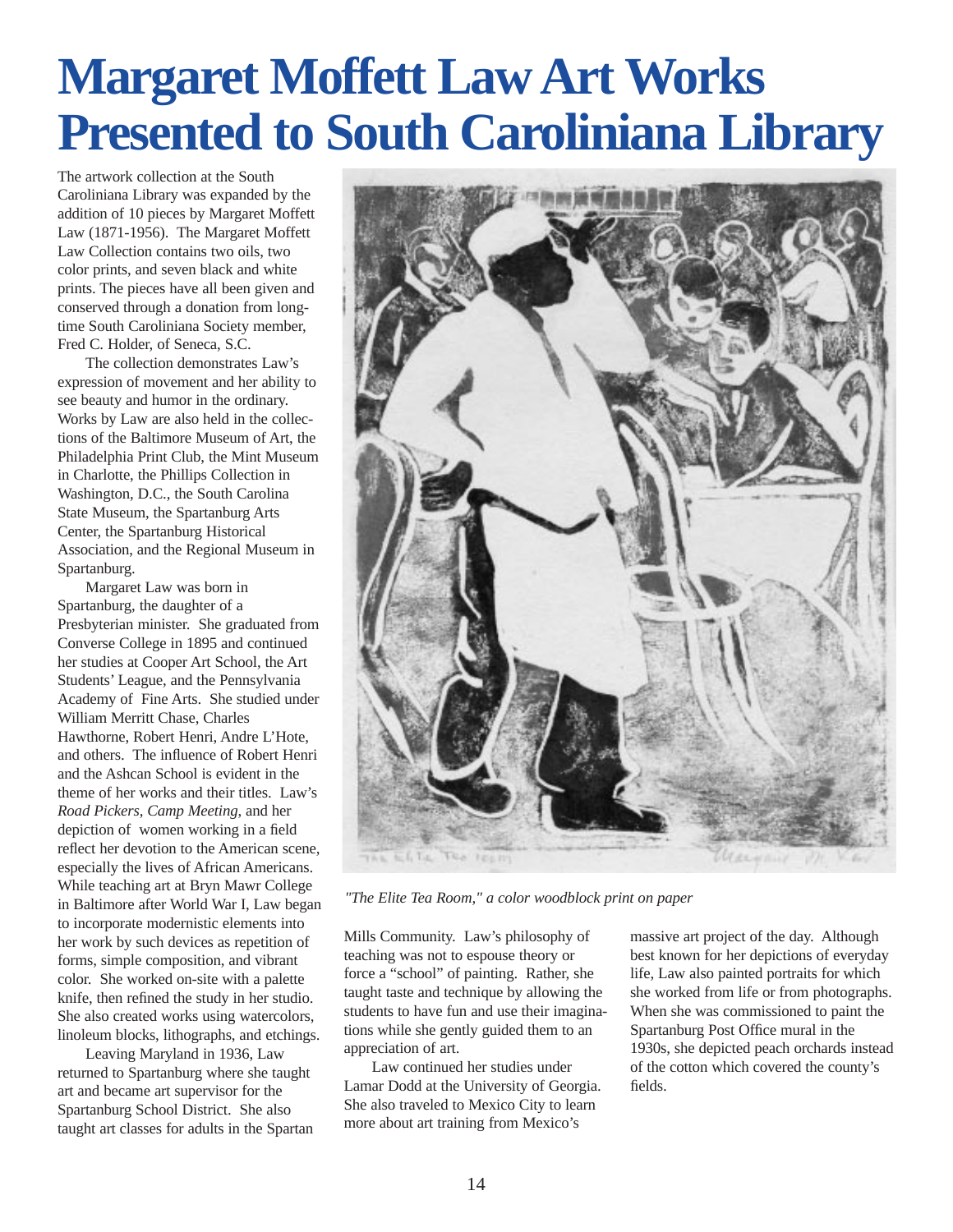## **SmartStream Project Focuses on Delivery of Data Warehouse**

The first phase of the SmartStream project is moving forward with the current focus on implementing the data warehouse. Changes to the data access policy coupled with the latest Web–based technologies will greatly improve the access to information and the ability of administrators to make thoroughly researched business decisions. The first data available in the warehouse will be financial information, but the warehouse will soon include human resources and payroll information also. Security will be enforced in the warehouse as defined by the University's data access policy (available online at http://www.sc.edu/policies/acaf702.html).

In the fall of 1999, the tables containing the financial information were defined and loaded into the data warehouse. A pilot group of approximately 35 staff members from campuses, auxiliaries, colleges, plus academic and administrative departments has been established to assist in the warehouse maturation process. The group will provide feedback on design,

business issues, and requirements.

Two Web-based tools are available to access warehouse data: Impromptu Web Reports and PowerPlay Web Server. Both tools are products of Cognos Corporation. Impromptu Web Reports allows the user web access to standard reports such as the Level II and Object Code Listing. Users can also subscribe to reports so that updates appear in their "in box" automatically. Reports can be saved to a Microsoft Excel file and manipulated for analytical purposes. A valuable feature of Impromptu Web Reports is the ability to "drill down" to supporting detail. For example, if a report shows a total expenditure for a particular account, the technology allows the user to double click on the displayed summary field to reveal the detailed transactions that make up the total.

PowerPlay Web Server is an extremely flexible online analytical tool which provides a three-dimensional view of the data called a "cube." A cube is made up

of rows and columns of data and gives the user the ability to manipulate and customize a personal view of the data. The user can filter, sort, and format the information according to individual needs. Each cube is designed with specific dimensions and measures for the user to select. Once the user builds a customized view based on the dimensions and measures selected, a bookmark can be added. The bookmark will allow the user to retrieve the saved view at any point in the future and then apply it against data from any time period. The user can also save a cube to a Microsoft Excel spreadsheet and then perform additional "what if" analyses.

The data warehouse will eventually contain multiple cubes some of which will focus strictly on financial information while others will concentrate on human resources or payroll data. Detailed plans for training and roll out of the data warehouse are currently being developed and will be announced via the *Computing Bulletin* (http://www.sc.edu/dlis/bulletin).

## **Password Security is Network Security**

Computer Services and departmental network managers work together to provide vigilant data security measures for the campus network and the University's central computer systems. Many recent security enhancements, including the addition of the firewall to the network infrastructure, have been implemented in the last year to significantly decrease vulnerability to hackers and other security threats. A key piece of the security of University systems, however, lies directly in the hands of its individual users: password security is key to the overall integrity of any network.

Following are some tips to use in choosing a computer system password. User care in choosing a password is more important than ever given the ease of system access the Internet provides. By safeguarding personal accounts with secure

passwords, individual data as well as the network's integrity is maintained.

1. Do not use a password that others can easily guess. Your street address, your name, or month/date combinations are obvious choices for would-be attackers to try.

2. Security experts recommend never using any word that can be found in a dictionary as your password. Hackers have been known to literally try every word in the book to break into key systems.

3. Choose a password that is a combination of alphabetic characters and numbers. Think of an associated phrase to make the combination easy to remember. For example, G2HGS for "Great to have good security" would be hard for someone else to guess, and not too difficult to remember. This type of password can easily be personalized to make it easy to remember, without sacrificing its intent.

4. As obvious as this sounds, never write your password down where others might see it and never send a password in an email message. E-mail is not a secure means of communication.

5. Change your password often. If you have any reason to believe someone else knows your password, change it immediately.

6. Report any suspected problems to your network administrator immediately. Refer security breaches involving the campus network and centralized University systems to Computer Services Systems & Security Group at 803-777-4409 or security@sc.edu.